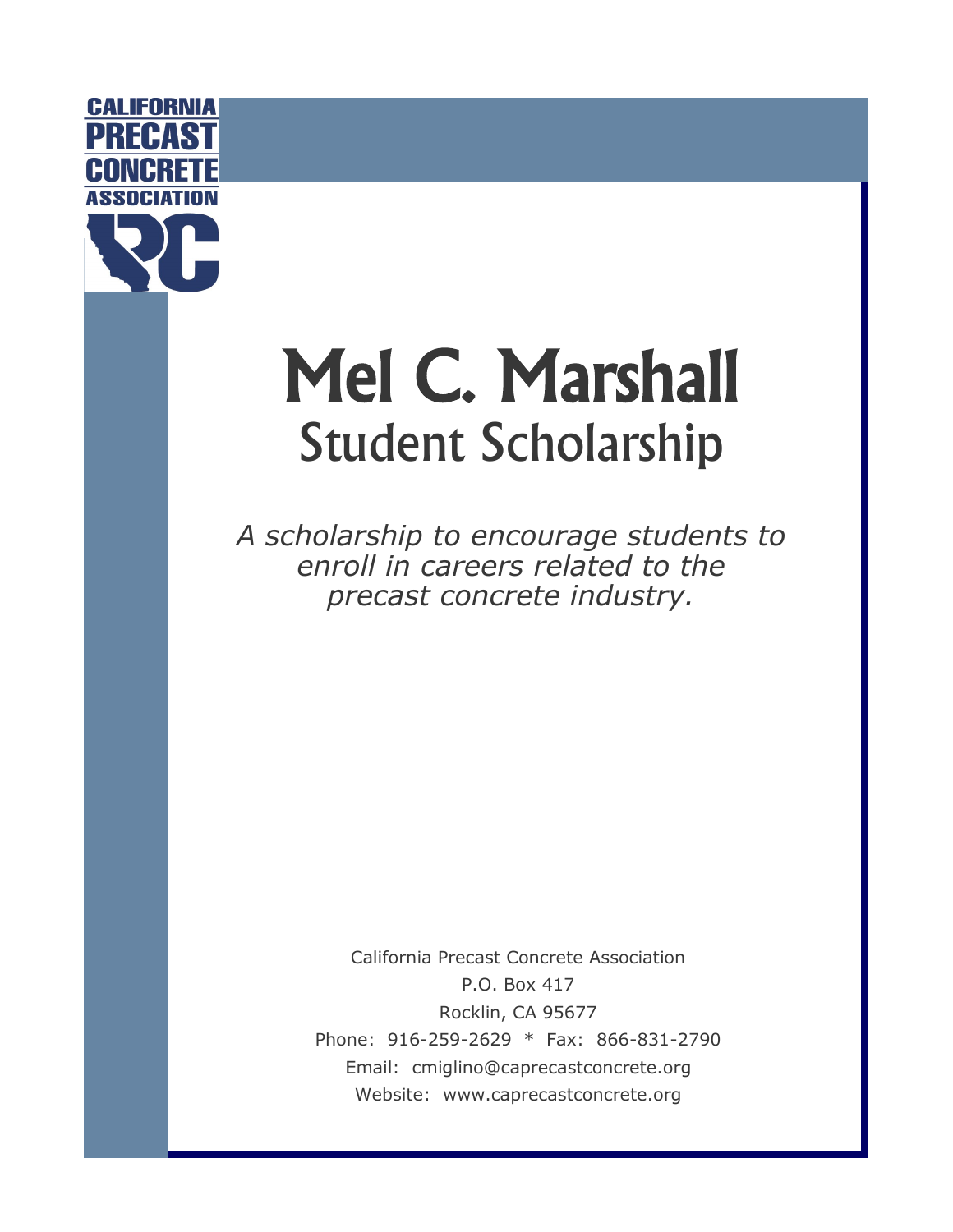

## Mel C. Marshall Scholarship Criteria & Application Process

#### *Purpose:*

To encourage California high school seniors or undergraduate college students to enroll in careers related to the precast concrete industry and to provide opportunities for those students who receive financial support to liaise with CPCA.

#### *Who May Apply:*

Any high school senior or current college student who will be enrolling fulltime in an academic institution for the academic year beginning in the semester following the date of application*.* The student's academic field must be related to the building, construction or PRECAST concrete industry (can include safety, accounting, IT, etc.) The applicant must be a California resident.

#### *How to Apply:*

The following materials must be included with the application:

- A transcript of high school grades and/or college grades, through the latest grading period prior to the date of the application. The high school transcript must include ACT/SAT scores and class standing.
- A letter of recommendation from the high school or college faculty.
- A letter of sponsorship from a CPCA member considered to be in good standing. *(Contact the CPCA office if you need help contacting a member).*
- Typewritten essay of 300-500 words on a topic related to the precast concrete industry.

#### *Academic Institution:*

The academic institution will be either a college/university or community college located in the United States which has a minimum two-year program related to the building, construction or PRECAST industry.

#### *Scholarship Program:*

After approval by the Scholarship Committee, awards of \$500 per semester (or 2 quarters) will be provided to recipients who meet the following criteria:

- Maintains a 2.5 cumulative grade point average. If grades fall below this level, he/she will be placed on probation for one semester. If grade level does not return to the needed level, future scholarship awards will be forfeited.
- Continues to follow a course of study in the fields reference above.
- Submits transcripts each semester as soon as they are available.
- Provides proof of enrollment in an approved educational institution.

#### *Scholarship Awarding Process:*

Scholarship applications are requested by October 31 for the academic year beginning the following Spring, and by April 30 for the following Fall semester.

Applications will be received by the CPCA office and reviewed by CPCA staff to ensure that the applications have been completed correctly, and that all requested information has been provided.

CPCA staff will remove the names of the student, parents and the applicant's sponsor prior to passing the applications on to the Scholarship Committee. The Committee will use established criteria to score the students on an equal points system based on items included with the applicant's submission. Scholarships will be awarded to the top scoring applicants.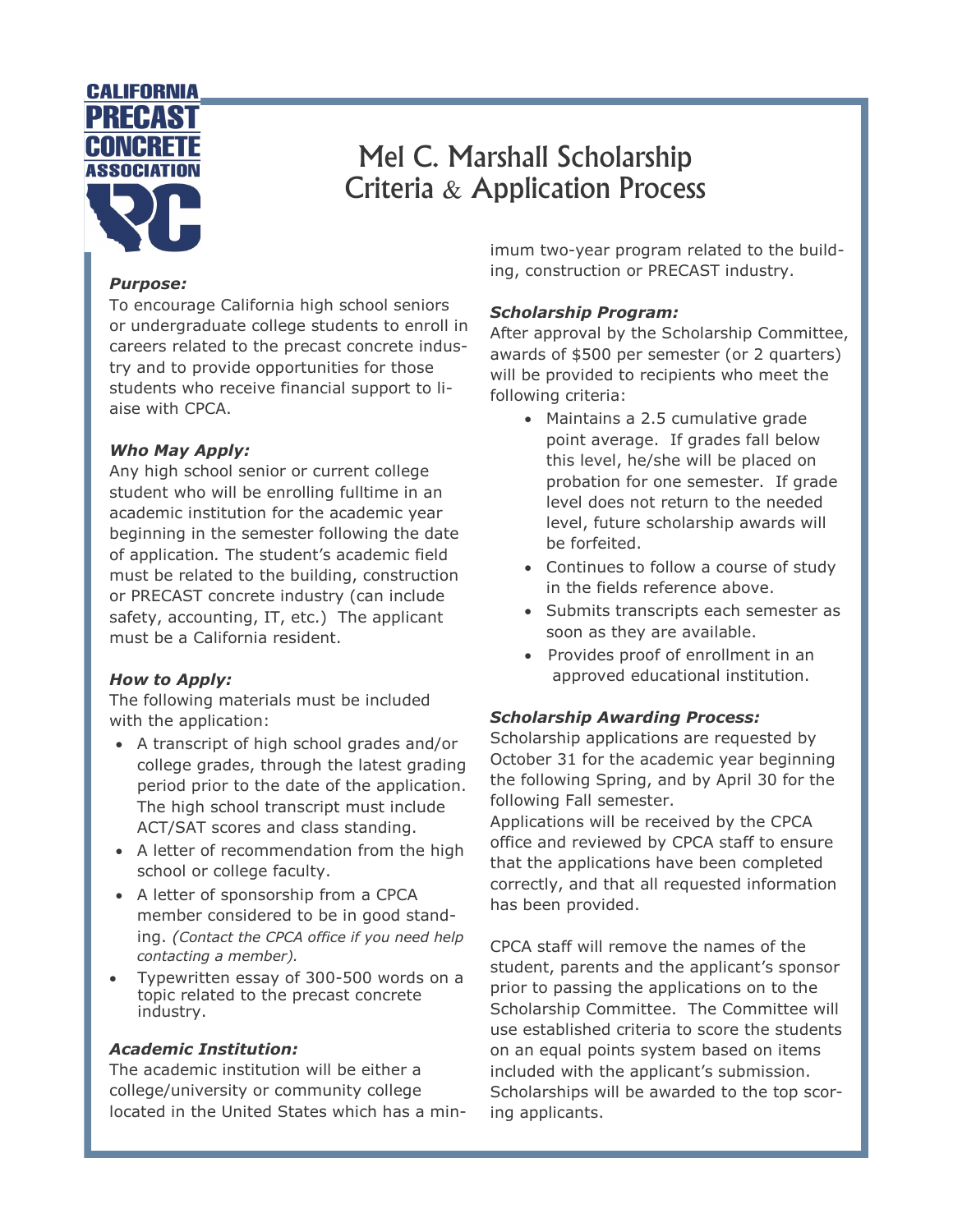| CALIFORNIA<br><b>Mel C. Marshall Scholarship</b><br><b>Application Form</b>                                                                                                                                                                                                                                                                                                                                                                                                                                                                                                                                                                                                                                                                                                                                                                                                                                                                                                                                                                                                                                                                                                                                                                                                                                                                                         |                                         |
|---------------------------------------------------------------------------------------------------------------------------------------------------------------------------------------------------------------------------------------------------------------------------------------------------------------------------------------------------------------------------------------------------------------------------------------------------------------------------------------------------------------------------------------------------------------------------------------------------------------------------------------------------------------------------------------------------------------------------------------------------------------------------------------------------------------------------------------------------------------------------------------------------------------------------------------------------------------------------------------------------------------------------------------------------------------------------------------------------------------------------------------------------------------------------------------------------------------------------------------------------------------------------------------------------------------------------------------------------------------------|-----------------------------------------|
| Name:<br>Address:  <br>State:<br>Zip:<br>City:<br>Email:<br>Phone:<br>Yes<br>No If provided the opportunity, would you be interested in working with<br>a member company of the California Precast Concrete Association during school<br>breaks?<br>$Yes$ No<br>Do you plan to work in California upon graduation?<br>Date:<br>Signature:<br><b>Academic Institution You Plan to</b><br><b>High School Information:</b><br><b>Attend:</b><br>School Name:<br>School Name:<br>Address:<br>Address:<br>Phone:<br>Course of Study You Plan to Pursue:<br>Year of Graduation:<br>Course of Study:<br><b>Attachments</b><br>Describe extra curricular and<br><b>College Currently Attending:</b><br>community activities.<br>School Name: New York 1999<br>List and describe awards and<br>achievements.<br>Address:<br>List employers, their addresses, and<br>$\bullet$<br>describe the type of work you performed.<br>#of semesters you have attended:<br><u></u><br>Typewritten essay of 300-500 words on a<br>$\bullet$<br>topic related to the precast concrete<br><b>Sponsor Information:</b><br>industry.<br>CPCA member sponsoring you:<br>Submit this form with attachments to:<br>Name:<br>Mel C. Marshall Scholarship Committee<br>Company:<br>California Precast Concrete Association<br>PO Box 417, Rocklin, CA 95677<br>Or cmiglino@caprecastconcrete.org |                                         |
|                                                                                                                                                                                                                                                                                                                                                                                                                                                                                                                                                                                                                                                                                                                                                                                                                                                                                                                                                                                                                                                                                                                                                                                                                                                                                                                                                                     | Fax 866.831.2790<br>Phone: 916.259.2629 |